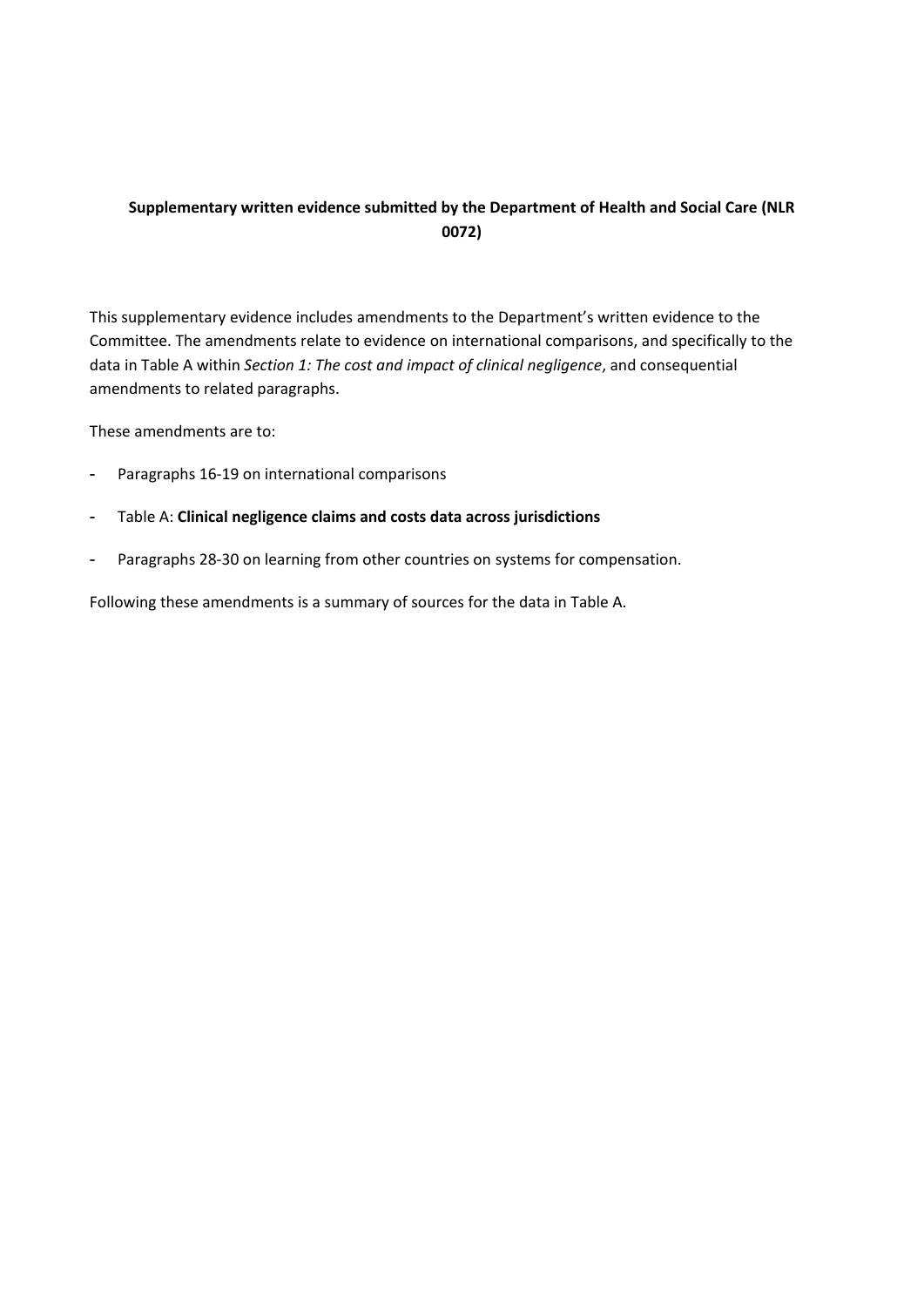#### **Response to the Committee's questions – amended**

#### *Section 1: The cost and impact of clinical negligence*

#### **International comparisons**

- 16. Systems for managing clinical negligence claims vary internationally. We have looked at a limited set of other countries to understand if they have faced similar issues with rising clinical negligence costs. Using available data from previous years, Table A below provides a breakdown of claims and costs data between various countries of interest. Making direct comparisons between countries is difficult due to factors including differences in healthcare systems, state provision of services, legal systems, coverage of claims data between organisations and various inclusions and exclusions between the different data sources. For example, the data in the table may not cover all the claims and all the costs included in data for England, which comes from NHS Resolution. Countries vary in the extent to which their indemnity or insurance cover, and hence the proportion of their claims shown in available data, is centralised to one organisation. Schemes and their data also vary in which types of cost they include or exclude, such as legal costs or how compensation interacts with state services. For these reasons, the table should be viewed as illustrative.
- 17. This snapshot shows the overall cost of claims against the NHS being significantly higher than in some other countries. While Scotland, Australia and Canada have tort law systems more comparable to this country, Sweden, Denmark and New Zealand have adopted compensation schemes. Tort law systems can be seen as more adversarial, with claims negotiated between claimant and defendant solicitors. If there is no agreement on liability and/or the amount of compensation to be awarded, they will ultimately go to trial in the courts. In comparison, compensation schemes are more inquisitorial with claims generally taken to an administrative body which decides on eligibility and compensation, with muchreduced use of the courts and legal representation.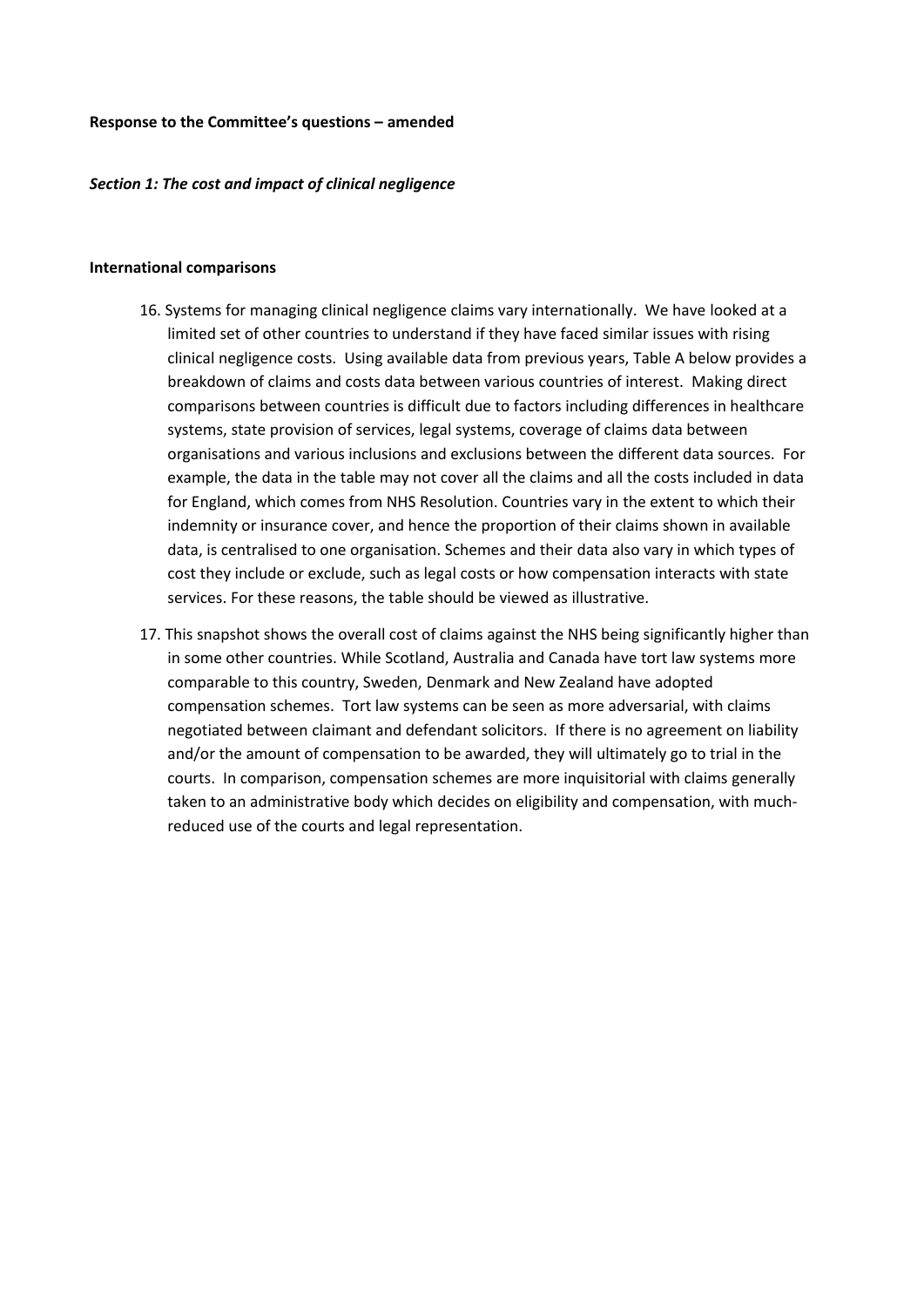# **Table A: Clinical negligence claims and costs data across jurisdictions**

# *See data sources and points to note below*

| <b>System</b>                                 | <b>Country</b>                 | <b>Population</b><br>(2018,<br>million) | Claims /<br>100,000<br>(2018/19) | Cost per capita<br>$(E)$ (2018/19) | % of GDP<br>(2018/19)    | % of Health<br><b>Spend</b><br>(2018/19) |
|-----------------------------------------------|--------------------------------|-----------------------------------------|----------------------------------|------------------------------------|--------------------------|------------------------------------------|
| <b>Tort law</b>                               | England                        | 56                                      | 19                               | 42.1                               | 0.1%                     | 2%                                       |
|                                               | Wales<br>$(2017 \text{ data})$ | 3.1                                     | 14                               | 29.2                               | 0.1%                     | 1%                                       |
|                                               | Scotland                       | 5.4                                     | 9                                | 6.9                                | 0.02%                    | 0.3%                                     |
|                                               | Canada                         | 37                                      | $\overline{2}$                   | 4.1                                | 0.01%                    | 0.1%                                     |
|                                               | Australia                      | 25                                      | 26                               | 6.8                                | 0.02%                    | 0.2%                                     |
| 'Avoidable<br>harm'<br>compensation<br>scheme | Sweden                         | 10                                      | 167                              | 5.0                                | 0.01%                    | 0.8%                                     |
|                                               | <b>Denmark</b>                 | $\boldsymbol{6}$                        | 183                              | $\overline{\phantom{a}}$           | $\overline{\phantom{a}}$ | $\overline{\phantom{a}}$                 |
| 'No-fault'<br>compensation<br>scheme          | <b>New</b><br>Zealand          | 4.9                                     | 332                              | 18.7                               | 0.1%                     | 1%                                       |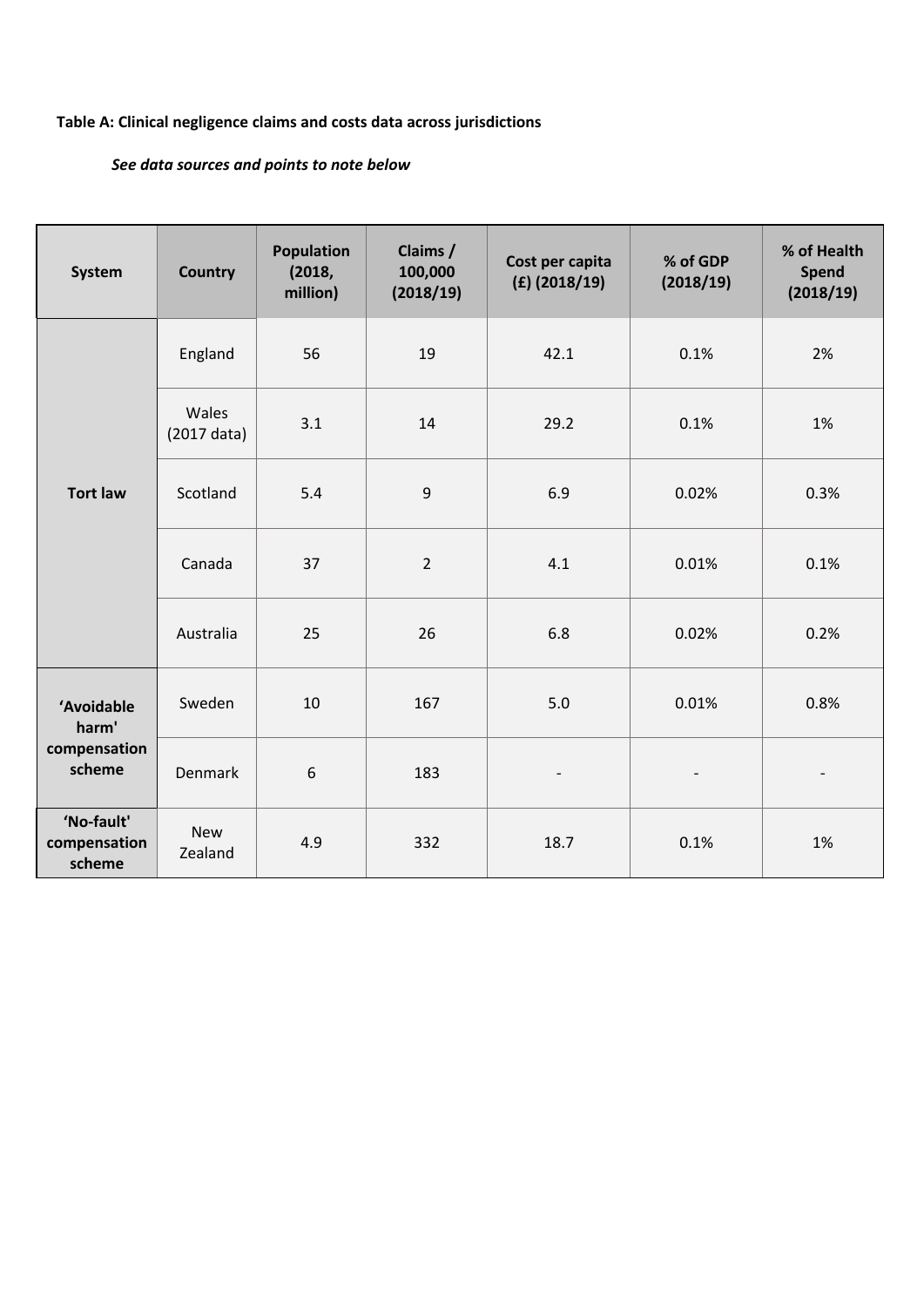- 18. Sweden, Denmark and New Zealand also have a wider eligibility for compensation. While in this country it needs to be established that the claimant was injured as a result of negligent medical treatment, Sweden and Denmark have 'avoidable harm' systems meaning that once the injury is established to have been caused by a decision, act or omission of the heath care provider, the core test is whether the injury was preventable. In the New Zealand 'no-fault' scheme, there is no need to prove a breach of duty of care by the healthcare provider, just that the injury occurred during treatment. Consequently, a higher proportion of harmed patients are eligible for compensation in these countries than here, seen by the higher claims per 100,000 people rates set out in Table A.
- 19. However, neither the Government's own enquiries nor the published literature have yet yielded a full explanation as to why per-capita spending on claims in this country appears significantly higher than in all of these other countries. While cost of claims per capita in England was £42.1 in 2018-19, for the same year in Scotland this was £6.9, in Sweden it was £5 and New Zealand it was £18.7. Although some of these data sources contain a lower proportion of the country's claims (such as Australia and Canada) or exclude certain costs (such as Sweden and New Zealand) compared to England, we do not think these differences alone would account for the large variation observed. We welcome evidence from stakeholders to help explain these differences.

### **Learning from other countries on systems for compensation**

- 28. Systems of compensation in other parts of the world provide learning opportunities on addressing the rising cost of clinical negligence claims, patient safety and claimant experience. Some stakeholders believe the adoption of an 'avoidable harm' or no-fault' compensation scheme as exists in some Nordic nations and New Zealand could lead to improvements in these areas.
- 29. While it is possible to construct an argument that adopting an 'avoidable harm' or 'no-fault' compensation scheme could bring about some benefit in terms of patient safety (e.g. through removing a disincentive to disclosure) or claimant experience, we cannot say this with any certainty, considering the limited evidence available and the inevitable difficulties in translating findings across different health systems. Some of these benefits are being achieved in this country through different means. We are also not aware of direct evidence that fear of the current claims process is discouraging NHS staff from disclosing incidents.
- 30. There is also uncertainty over how many additional claims may be brought if these alternative schemes were introduced. The schemes in Sweden, Denmark and New Zealand were established to increase access to compensation and, as set out in Table A, have all experienced higher claim volumes: some 9 to 17 times those of England. Adopting these alternative schemes, particularly a no-fault scheme, could potentially lead to an increase in costs for the NHS. We welcome further evidence from stakeholders as part of this inquiry process on these and other compensation approaches used in different countries.